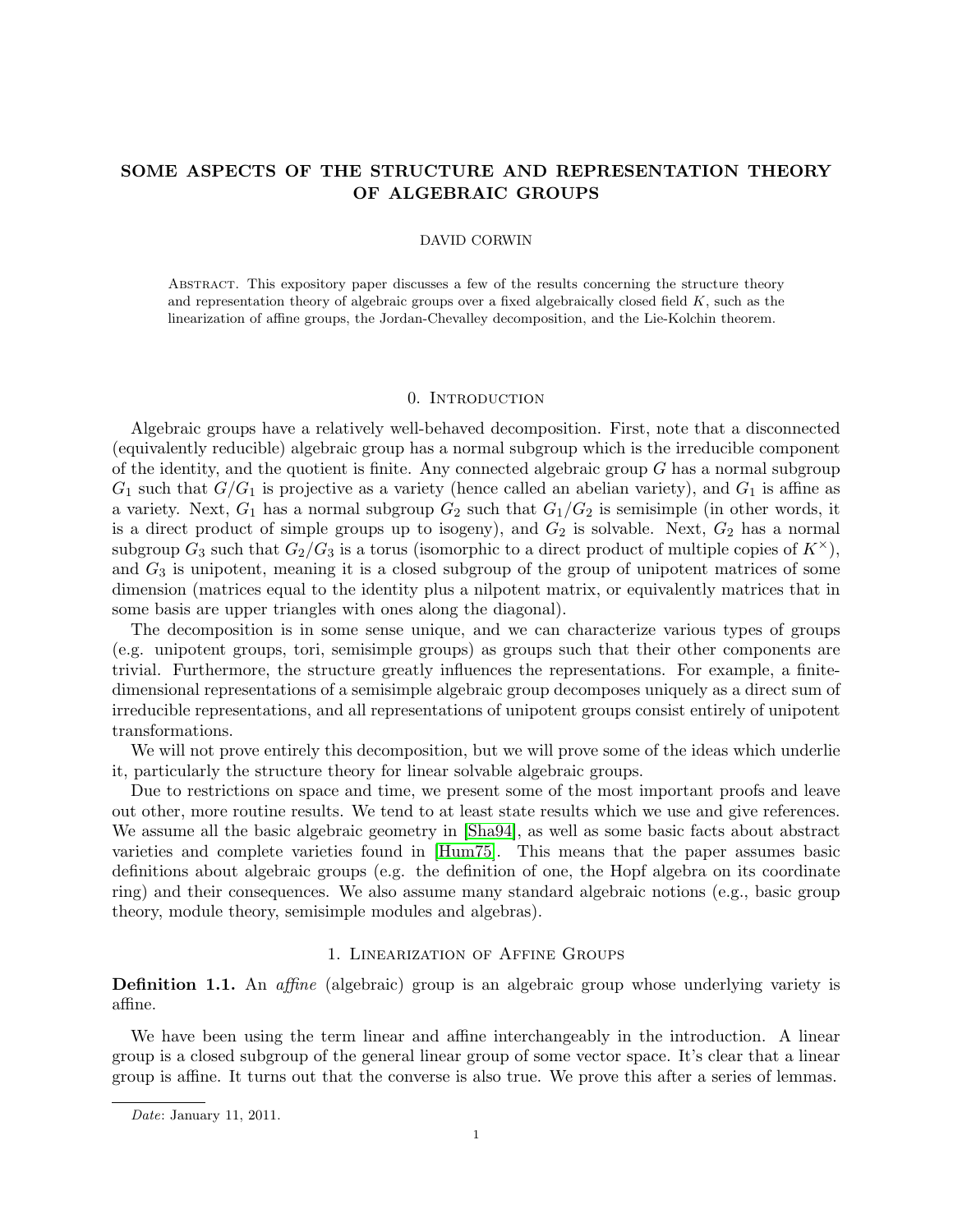#### 2 DAVID CORWIN

We will prove this by showing that  $G$  acts faithfully on a finite-dimensional vector subspace of its affine coordinate ring K[G]. Suppose G has a left action on a variety X. This can be turned into a right action by causing g to act as  $g^{-1}$ , i.e.  $g(x) = g^{-1}x$ . Now, the comorphism of each element of G is an automorphism of the affine algebra, meaning G has a left action on  $K[X]$ . Explicitly,  $\tau_g(f)(x) = f(g^{-1}x)$  for  $f \in K[X], g \in G$ , and  $x \in X$ , where  $\tau_g$  denotes the action of g on  $K[X]$ . For example, G acts on itself by left translation, i.e.  $x(y) = xy$  for  $x, y \in G$ . In addition, G acts by right translation by inverse elements, which we denote by  $\rho_x(f)(y) = f(yx)$ .

In this way, we get a linear *representation* of G (however, we have not yet proven it is rational). We begin with a lemma which will allow us to show that all affine groups are linear.

<span id="page-1-0"></span>**Lemma 1.2.** Let G act morphically on an affine variety X, and let W be a finite-dimensional subspace of  $K[X]$ .

- (1) W is stable under the action of G iff W is sent into  $K[G]\otimes_K W$  under the comorphism of the map  $G \times X \to X$ .
- (2) There exists a finite-dimensional subspace V of  $K[X]$  containing W which is table under the action of G.
- *Proof.* (1) If W is mapped into  $K[G] \otimes_K W$ , then  $f(g^{-1}x) = \sum_i f_i(x)g_i(g^{-1})$  for  $f_i \in W$ , so W is stable. Conversely, let  $f_i$  be a basis of  $K[X]$ , where i runs over the positive integers, such that  $f_1, \dots, f_d$  is a basis of W. Then if  $f \in W$ , write  $f = \sum_{i=1} g_i \otimes f_i$ , and since  $f(g^{-1}x)$ is always in W, we must have that  $g_i(g) = 0$  for all  $i > d$  and  $g \in G$ , so f is mapped into  $K[G]\otimes_K W$ .
	- (2) We suppose that W is one-dimensional, spanned by f. Suppose f maps to  $\sum g_i \otimes f_i$ , where  $f_i \in K[X]$ , and the  $g_i$  are linearly independent. The subspace of  $K[X]$  spanned by the  $f_i$  contains all translates of f under the action of G, so it is fixed by G, and it is clearly finite-dimensional since there are finitely many  $f_i$ . If W is not one-dimensional, it is the sum of one-dimensional spaces, and the sum of the G-invariant spaces associated to these contains W.

 $\Box$ 

We also need a technical lemma which ensures that the image of a morphism of algebraic groups is closed.

**Definition 1.3.** A subset of a variety is said to be *constructible* if it is a finite union of intersections of closed sets with open sets.

**Lemma 1.4.** The image of a morphism  $\phi: X \to Y$  of varieties is constructible.

*Proof.* We may assume that the image is dense. We first assume that  $X, Y$  are irreducible. We induct on the dimension of Y. If Y has dimension  $0$ , all subsets are constructible (even clopen). Now  $\phi(X)$  contains an open subset U of Y by I.5, Theorem 6 of [\[Sha94\]](#page-8-0), and let  $Y_1, \dots, Y_t$  be the irreducible components of  $Y \setminus U$ . The restrictions of  $\phi$  to the components  $Z_{ij}$  of  $\phi^{-1}(Z_i)$  have constructible images by the induction hypothesis, so the union of these and U, which is  $\phi(X)$ , is constructible.

If  $Y = \bigcup Y_i$  with the  $Y_i$  irreducible, and  $Z_{ij}$  are the irreducible components of  $\phi^{-1}(Y_i)$ , then each  $\phi(Z_{ij})$  is constructible, and their union is  $\phi(X)$ , so  $\phi(X)$  is constructible.

<span id="page-1-1"></span>Corollary 1.5. The image of a morphism of algebraic groups is closed.

Proof. It suffices to show that a constructible subgroup of an algebraic group is closed. Thus it contains a dense open subset U of its closure, which is an algebraic group. Now  $U^{-1}$  is dense because inversion is an automorphism of the variety, hence a homeomorphism, so U meets  $xU^{-1}$ for any x in the closure, so x is a product of two elements of U, meaning that it is in the image.  $\Box$ 

We are now prepared to prove the following: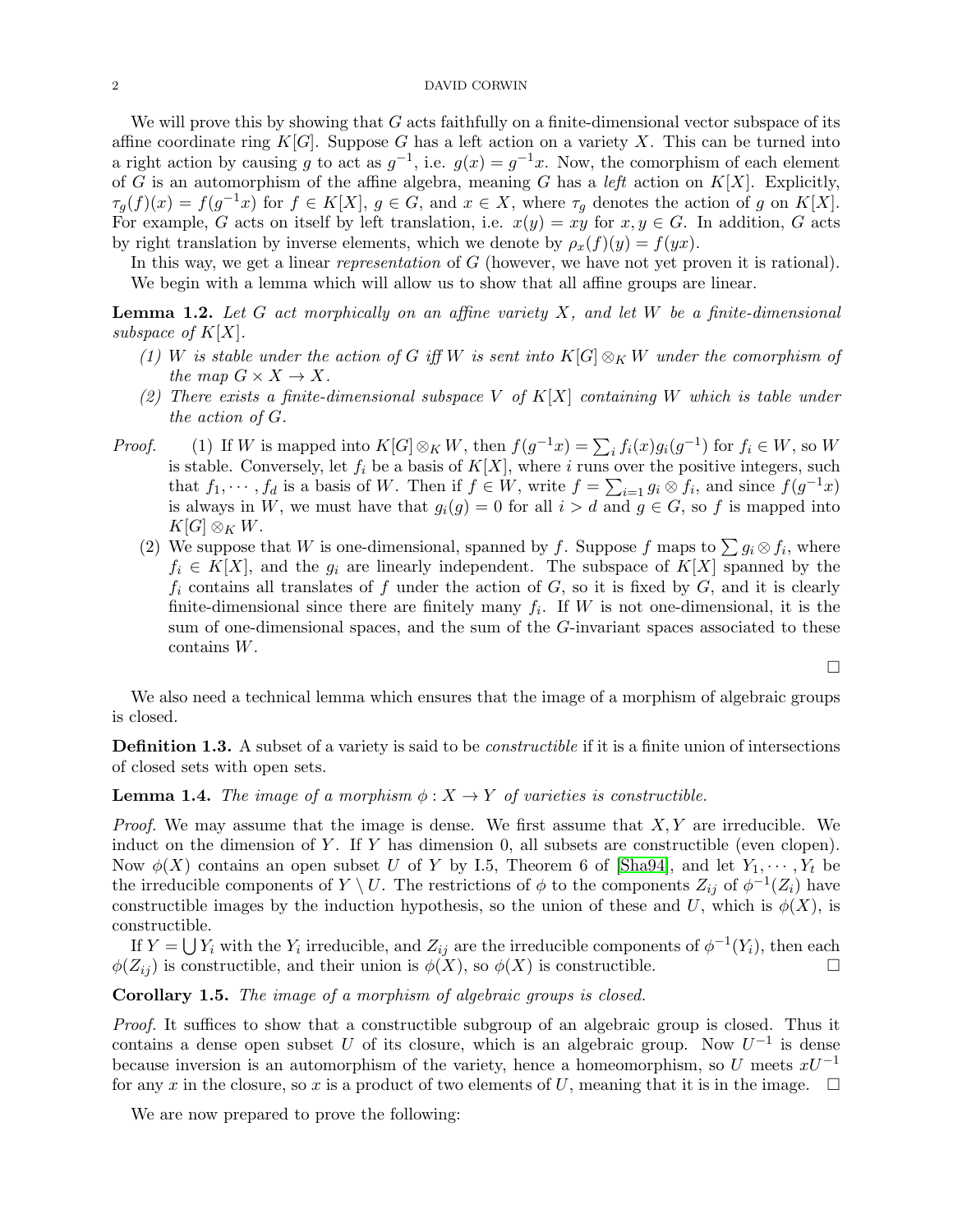**Theorem 1.6.** If G is an affine algebraic group, then it is isomorphic to a closed subgroup of some  $GL(V)$ .

*Proof.* Let  $x_1, \dots, x_n$  generate  $K[G]$  as an algebra. Let V be a G-invariant subspace containing the  $x_i$ . Let  $f_1, \dots, f_n$  be a basis of V (hence it generates  $K[G]$  as an algebra). Suppose  $f_i$  maps to  $\sum m_{ij} \otimes f_j$ , with  $m_{ij} \in K[G]$ . Thus  $\tau_x(f_i)(y) = \sum m_{ij}(x^{-1}) f_j(y)$ , so since the  $m_{ij}$  are morphisms, this representation is rational.

Note that  $f_i(x) = \sum m_{ij}(x) f_j(e)$ , so the  $m_{ij}$  generate  $K[G]$ . If an element of G is sent to the identity matrix under  $m_{ij}$ , then it has the same value as e on all of  $K[G]$ , so it equals e. This means the representation is an injective map to the general linear group. Furthermore, if we denote the image by G', then G' is closed, since it is a constructible subgroup. Now  $K[G']$  includes into  $K[G]$ , and the image contains the  $m_{ij}$ , so it is all of  $K[G]$ , i.e.  $K[G] \cong K[G']$ . Thus G is isomorphic as an algebraic group to  $G'$ , and we are done.

### 2. Jordan Decomposition

Throughout the rest of this paper, all algebraic groups are assumed to be linear, and all representations are rational.

2.1. Some Linear Algebra. We state a few basic results from linear algebra:

**Definition/Theorem 2.1.** A linear transformation is said to be nilpotent iff some power of it is equal to 0. Equivalently, all its eigenvalues are 0, or it is upper triangular with 0s along the diagonal in some basis.

Proof. To see why, if it is nilpotent, its eigenvalues are clearly 0. If the latter is true, its Jordan decomposition is in the required form. If it is upper triangular, then it's clear that some power of it is 0.

**Definition/Theorem 2.2.** A linear transformation is said to be semisimple iff it is diagonalizable in some basis. Equivalently, its minimal polynomial has no multiple roots, or the algebra it generates is semisimple.

Proof. If it is semisimple, we can diagonalize, and then the polynomial having all its eigenvalues as roots is its minimal polynomial. If its minimal polynomials has distinct roots, then the algebra it generates is  $K[x]/(f(x))$ , where  $f(x)$  is the minimal polynomial, which is a direct sum of copies of K, so it is semisimple. Now the algebra  $K[x]/(x-a)^k$  for  $k \ge 2$  and  $a \in K$  is not semisimple, since the ideal  $x-a$  is not a direct summand, so if the algebra it generates is semisimple, then its minimal polynomial has distinct roots. Finally, if it is not diagonalizable, its Jordan blocks contain powers of irreducible polynomials with multiple roots, so its minimal polynomial has multiple roots, and the converse is what we want.  $\Box$ 

We cite the following important fact:

**Fact 2.3** (Additive Jordan Decomposition). A linear transformation x on a finite-dimensional vector space can be written uniquely as the sum of a semisimple and a nilpotent transformation,  $x_s$  and  $x_n$ , both of which are polynomials in x. In fact, it is unique if we only require  $x_s$  and  $x_n$  to commute.

Definition/Theorem 2.4. A linear transformation is said to be unipotent if all its eigenvalues are 1, or equivalently it is a nilpotent transformation plus the identity transformation.

**Proposition 2.5** (Multiplicative Jordan Decomposition). A nonsingular linear transformation x can be written uniquely as the product of a unipotent transformation and a semisimple transformation,  $x_s$  and  $x_u$ , both of which are rational functions in x.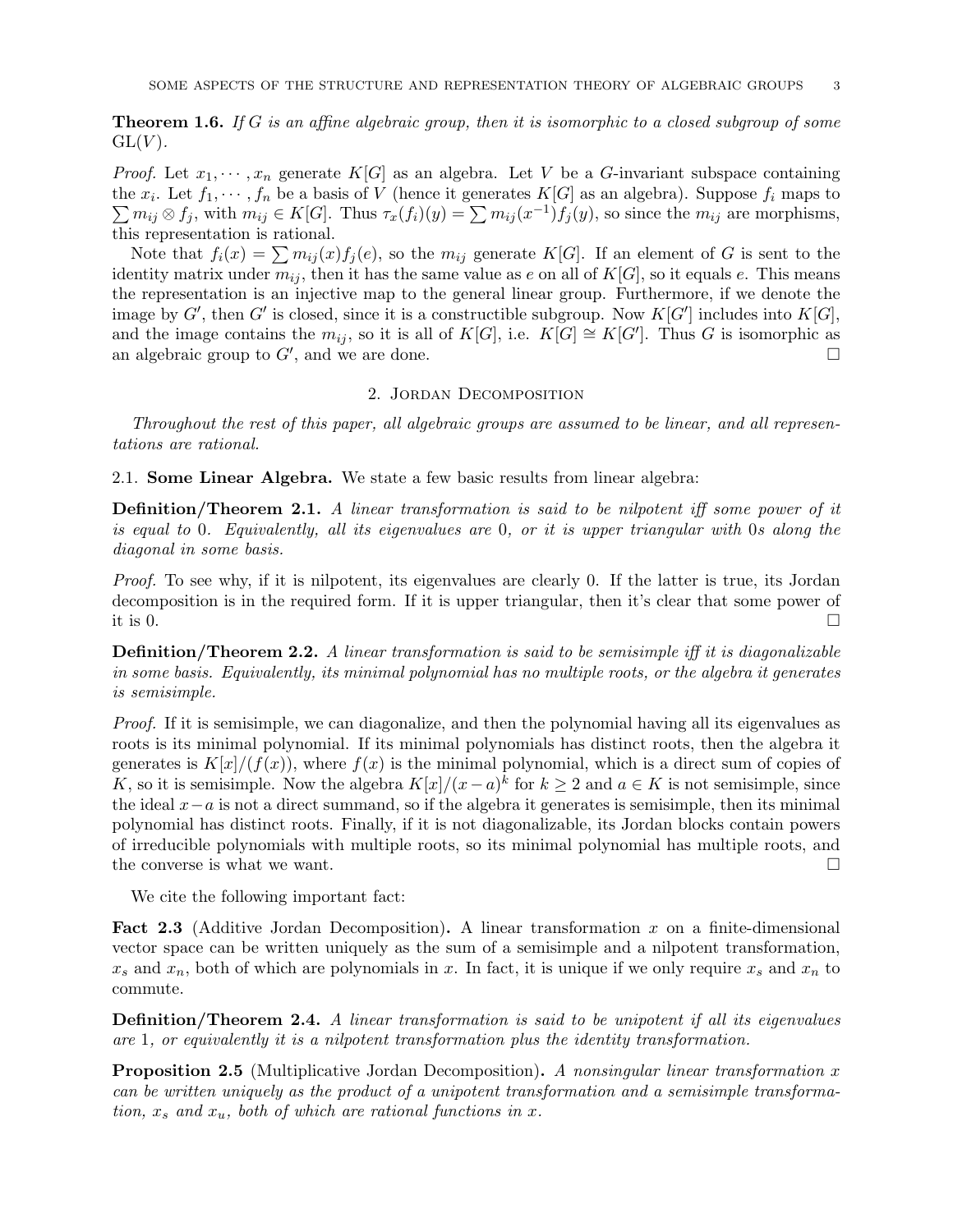#### 4 DAVID CORWIN

*Proof.* We have  $x = x_s(1 + x_s^{-1}x_n)$ . But since  $x_s$  and  $x_n$  commute,  $x_s^{-1}x_n$  is nilpotent, so this decomposition gives a unipotent tranformation and a semisimple one. If we had  $x = x_s x_u$  another way, then  $x = x_s + x_s(x_u - 1)$ , so by uniqueness of the additive decomposition, this decomposition is also unique.  $\Box$ 

Notice that this is essentially a kind of decomposition for the algebraic group  $GL_n$ . One can also interpret the additive decomposition as the corresponding decomposition for its Lie algebra. If we have an arbitrary linear group, we can declare an element semisimple or unipotent if this is true of the linear transformation it represents. What is lacking is an assurance that this is independent of the particular embedding into  $GL(V)$ . We will, however, discover that this is the case (i.e. that it is independent).

Definition 2.6. We say that an operator is *semisimple, nilpotent*, or *unipotent* on an arbitrary (possibly infinite-dimensional) vector space V if V is a union of finite-dimensional subspaces  $V_i$ stable under that operator such that the operator restricts to that type of operator on each of the  $V_i$ .

Note that this is well-defined because the restriction of such a type of operator is again of that type, and if that operator is such on a finite set of subspaces, then it is so on their union.

From this, Jordan decomposition exists in the general setting above. This follows because we can find the Jordan decomposition on each of the  $V_i$ , then note that the decomposition matches up on the intersections  $V_i \cap V_j$  because of its uniqueness, and finally piece together these decompositions to get one on the whole space V .

2.2. Some Lemmas. We would now like to prove a kind of Jordan decomposition for an aribtrary algebraic group (in other words, the idea that the Jordan decomposition when embedded in  $GL(V)$ ) is independent of the embedding).

First, if G is an algebraic group,  $H$  a closed subgroup, we develop a nice criterion for an element  $g \in G$  to be in H. We recall the action  $\rho_g$  on  $K[G]$  given by  $\rho_g(f)(g') = f(g'g)$ .

**Lemma 2.7.** Let  $H \subseteq G$  be a closed subgroup with ideal  $I \subseteq K[G]$ . Then  $g \in G$  is in H iff  $\rho_a(I) \subseteq I$ .

*Proof.* First, suppose  $g \in H$ . Then if  $f \in I$ , it is clear that  $\rho_g(f)$  vanishes on H, so  $\rho_g$  sends I into I. Conversely, suppose  $\rho_q$  leaves I stable. Then  $\rho_q(f)(e) = 0 = f(g)$  for  $f \in I$ , so  $g \in H$ .

We will use this to show that the semisimple and unipotent parts of an element of  $GL_n$  lie in any closed subgroup containing that element. To do this, we wish to say something about the semisimple and unipotent parts of the action of  $g \in GL_n$  on  $K[GL_n]$ . As a first step, we prove the following lemma:

<span id="page-3-0"></span>**Lemma 2.8.** Let  $G = GL(V)$  where V has dimension n. Then  $\rho_g = \rho_{g_s}\rho_{g_u}$  is the multiplicative Jordan decomposition of the linear transformation  $\rho_g$  on K[G]. Note that this is defined because  $K[G]$  is a union of finite-dimensional subspaces invariant under the action of G by  $\rho_q$  (the proof of this fact is the same as that of Lemma [1.2\)](#page-1-0).

*Proof.* Since  $g \mapsto \rho_g$  defines a representation of G, we know that  $\rho_g = \rho_{g_s} \rho_{g_u} = \rho_{g_u} \rho_{g_s}$ . Thus we must show that  $\rho_{g_s}$  and  $\rho_{g_u}$  act as semisimple and unipotent endomorphisms, respectively.

Note that G has a right action on  $E = End_K(V)$ , which gives a left action on  $E^*$ . Let  $e_1, \dots, e_n$ be a basis which diagonalizes  $g_s$  with  $g_s(e_i) = a_i e_i$ , and let  $T_{ij}$  be the corresponding dual basis for the space of matrices E. In this basis,  $e_{ij}(yg_s) = a_j e_{ij}(y)$ , so the action of  $g_s$  on  $E^*$  is semisimple. Now if  $g_u = 1 + n$  where n is nilpotent, then n acts as a nilpotent transformation on E, hence on  $E^*$ , and 1 acts as the identity, so  $g_u$  is unipotent. By the decomposition  $Sym^k(U \oplus W)$  =  $\sum_{i+j=k}Sym^{i}(U) \otimes Sym^{j}(W)$ ,  $g_s$  acts on the symmetric algebra  $Sym(E^*)$  as a semisimple operator, and  $g_u$  as a unipotent operator.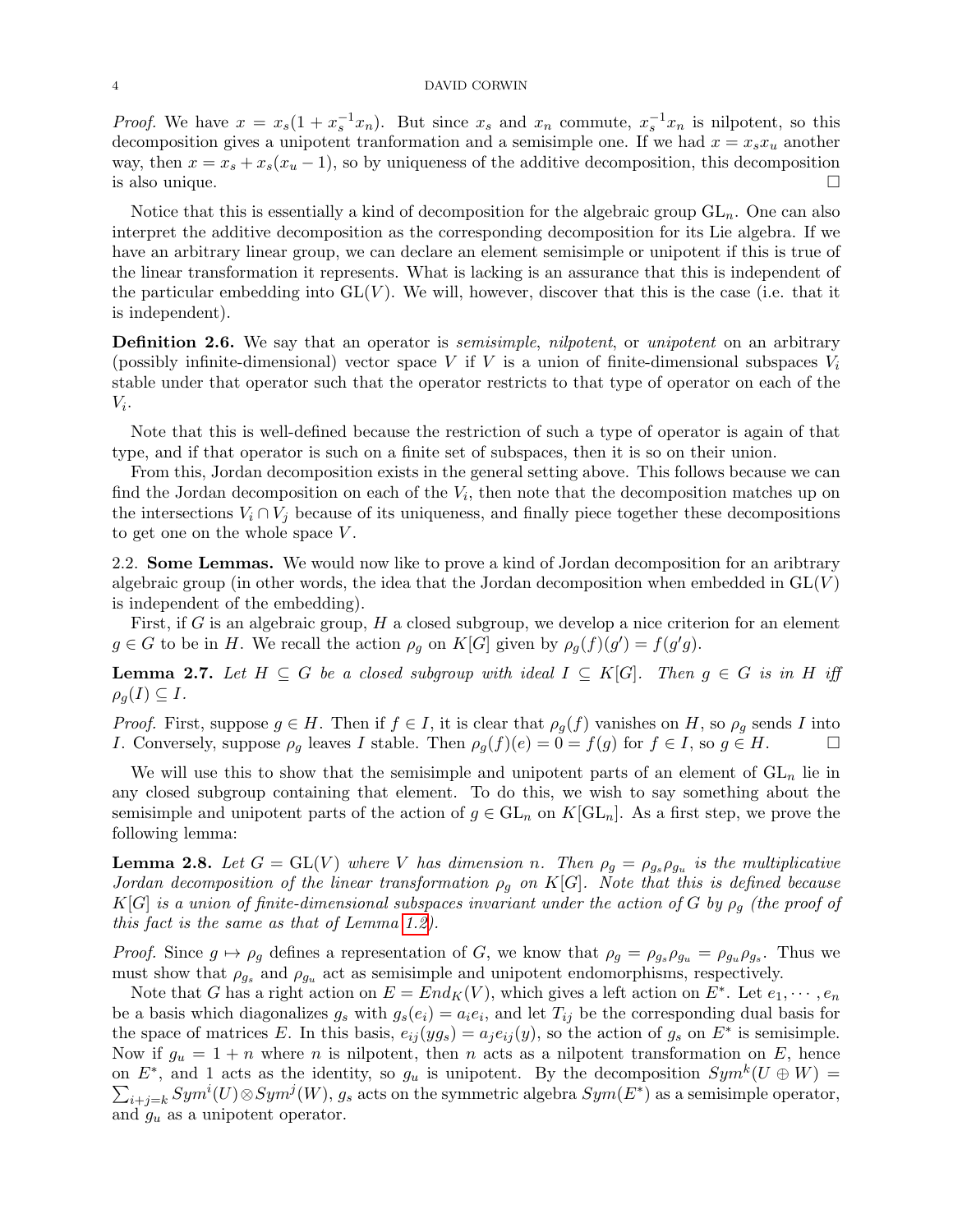Now the symmetric algebra defines a set of maps from  $E$  to  $K$  which are precisely the algebraic maps in its affine coordinate ring, i.e.  $Sym(E^*) = K[E]$ , and the action of G on this symmetric algebra is the same as its action on  $K[E] \subseteq K[G]$ . Finally, since G is the open subset defined by  $d \neq 0$ , where  $d \in K[E]$  is the determinant, we find  $K[G] = d^{-1}K[E]$  (i.e. the ring of fractions).

Now note that d is an eigenvector of both  $g_s$  and  $g_u$ , and since  $g_u$  has determinant 1, it has eigenvalue 1 on  $g_u$ . This means that d is a direct summand in the decomposition of  $g_s$  on  $K[E]$ , and as a result we get a diagonalization of  $g_s$  on  $K[G]$ . As for  $g_u$ , if f is any eigenvector of  $g_u$ in  $K[E]$ , then  $d^{m} f$  is also an eigenvector for positive integer m, so for sufficiently large m it is in  $K[E]$  and hence has eigenvalue 1, meaning that f has eigenvalue 1. This shows that  $g_s$  and  $g_u$  act as semisimple and unipotent operators on  $K[G]$ , respectively, so we are done.

We first note that  $x \mapsto \rho_x$  possesses a kind of functoriality. Specifically, in the category of pointed algebraic groups  $(G, x)$  and regular homomorphisms, the map  $\rho_x : K[G] \to K[G]$  is a natural transformation from the contravariant functor  $G \mapsto K[G]$  to itself.

2.3. The Theorem. Finally, we can now use our two lemmas to establish our decomposition. Specifically, we have the following:

**Theorem 2.9** (Jordan-Chevalley Decomposition). Let G be an algebraic group. Then for any  $g \in G$ , there exists  $g_s, g_u \in G$  such that  $g = g_s g_u = g_u g_s$ ,  $\rho_{g_s}$  is semsimple, and  $\rho_{g_u}$  is unipotent. Furthermore, these are preserved under morphisms  $G \to G'$ .

*Proof.* We embed G in a general linear group  $GL_n$ . Each element decomposes into a product of two elements of  $G$ , which are semisimple and unipotent, respectively, in  $GL_n$  and which commute. Since they are semisimple and unipotent on  $K[\mathrm{GL}_n]$ , and they preserve the ideal of G, they have an induced action on  $K[G]$ , which must also be semisimple and unipotent (note that a quotient of the  $K[X]$ -module associated to a semisimple endomorphism is also semisimple, since the induced endomorphism also satisfies the minimal polynomial of the original endomorphism). It is clear that they commute.

Furthermore, if we had two other endomorphisms such that  $\rho_{g_s}$  and  $\rho_{g_u}$  were semisimple and unipotent, then those endomorphisms of  $K[G]$  would be equal. But G has a faithful representation on K[G] (since if  $f(xg) = f(x)$  for all  $x \in G$ ,  $f \in K[G]$ , then  $f(g) = f(e)$ , so  $g = e$ ), so the decomposition is unique.

If we have a morphism  $\phi: G \to G'$ , then this gives us a comorphism  $K[G'] \to K[G]$  which commutes with  $\rho$ . It suffices to show that  $\rho_{\phi(g_s)}$  and  $\rho_{\phi(g_u)}$  are semisimple and unipotent, or equivalently that  $\rho_{g_u}$  and  $\rho_{g_u}$  are semisimple and unipotent when restricted to  $K[G']$ . We can do this in the case when  $\phi$  is injective and the case when  $\phi$  is an embedding and the case when  $\phi$  is surjective, the general case being a combination of these two.

If  $\phi$  is an embedding, then the comorphism is surjective. Since  $G'$ , hence G, acts as semisimple operators on  $K[G']$ , it does so too on  $K[G]$  (which is a quotient of  $K[G']$  not just as a ring but as a G-module), and same for unipotent, hence the result is true.

If  $\phi$  is a surjection, then the comorphism is injective, and restriction to a subspace is still semisimple, so the result is again true, and we are done.

Corollary 2.10. The decomposition in the theorem is the same as the multiplicative Jordan decomposition for  $GL_n$ .

*Proof.* Follows from Lemma [2.8.](#page-3-0) □

**Corollary 2.11.** If  $G \to GL(V)$  is any representation of G, then semisimple and unipotent elements of  $G$  act as such on  $V$ .

*Proof.* Follows from the theorem and the previous corollary.  $\square$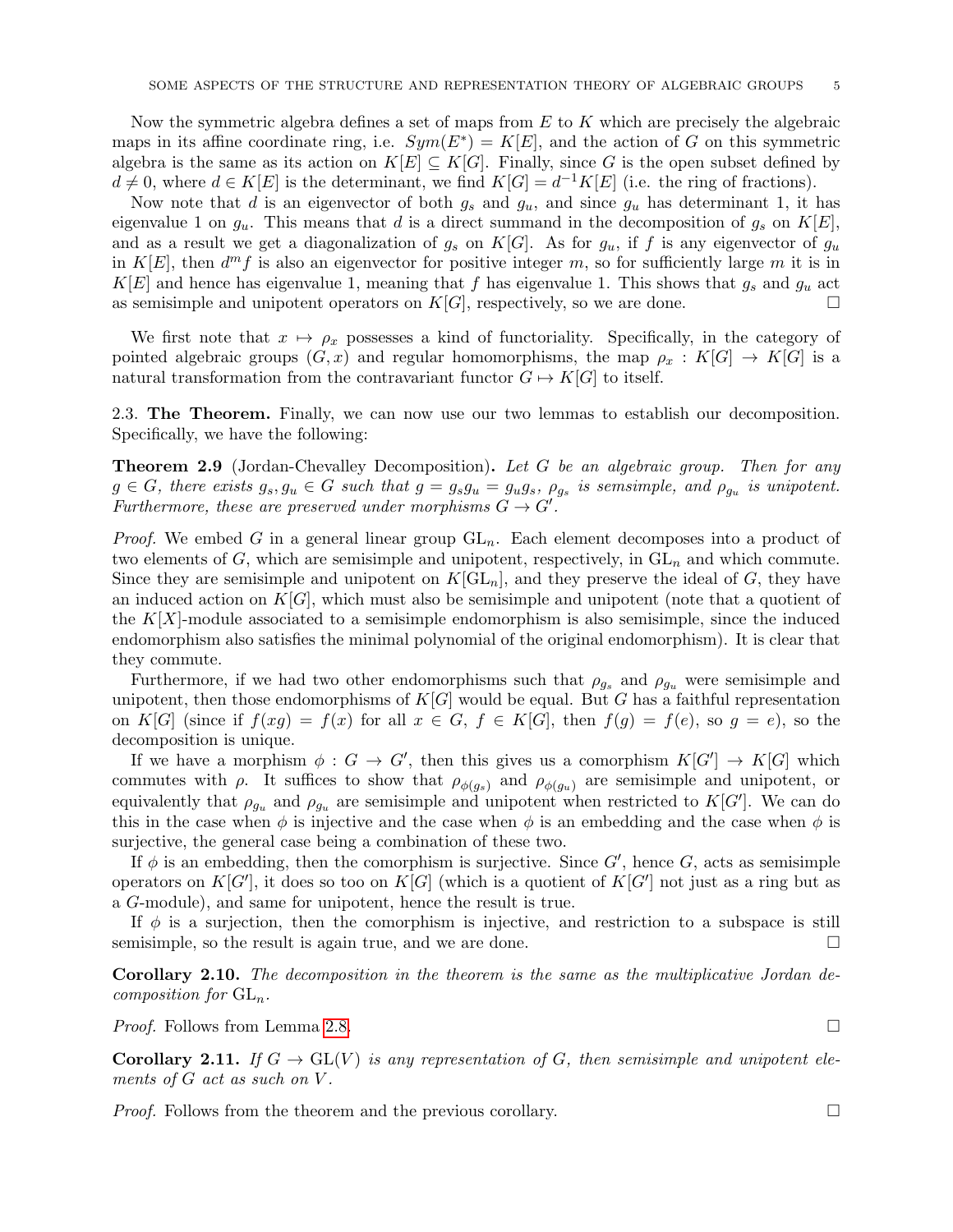Corollary 2.12. If an element is semisimple or unipotent in any faithful representation of G, then it is so in G.

Proof. If it is semisimple in the representation, then its unipotent part is trivial, so since the representation is faithful, it is semisimple in  $G$ , and vice versa. Note that this is also true for an infinite-dimensional representation which is a sum of finite-dimensional ones, in particular on  $K[G]$ .

2.4. Commutative Algebraic Groups. It is not hard, using this result, to classify commutative (affine) algebraic groups. We begin with a lemma which is a generalization of the theorem that a set of commuting semisimple operators is simultaneously diagonalizable.

<span id="page-5-0"></span>**Lemma 2.13.** Let M be a commuting subset of  $End(V)$ . Then there exists an invertible matrix x such that  $xMx^{-1}$  is all upper triangular. If  $N \subseteq M$  consists of semisimple matrices, then we can choose  $x$  so that  $N$  is diagonal.

*Proof.* The theorem is equivalent to showing that there is a complete flag preserved by  $M$ . First, we show that the matrices have a common eigenvector by induction on the dimension of  $V$ . In dimension 1, this is obvious. In general, we assume the matrices are not all scalars, or else we are done. Then we can find  $a \in K$  and  $m \in M$  such that the kernel of  $m - a$  is smaller than V. Furthermore, if  $m' \in M$ , and  $mx = ax$ , then  $m(m'x) = m'(mx) = m'(ax) = am'x$ , so this kernel is stable under  $M$ . By the induction hypothesis, this kernel contains an eigenvector common to all of M, call this vector  $v_1$ . Then all of M restricts to an action on  $V/v_1$ , and we can find another eigenvector, whose pullback generates, along with  $v_1$ , another subspace stable under the elements of M. We continue, until we have a complete flag preserved by M.

Now, the subalgebra  $A_N$  of  $GL(V)$  generated by the elements of N is semisimple. Let  $V_k$  be the subspace of V generated by the  $v_i$  for  $i \leq k$ . Then  $V_{n-1}$ , where  $n = \dim(V)$ , is a direct summand of V as an  $A_N$ -module, so there exists an eigenvector of N generating  $V/V_{n-1}$ . Next, we similarly find that there is an eigenvector of N contained in  $V_{n-1}$  which generates  $V_{n-1}/V_{n-2}$ , and so on, until we have a set of eigenvectors for  $N$  representing this flag. Thus  $N$  can be diagonalized at the same time.

This is essentially the theorem that an irreducible representation of a commutative (associative) algebra over a field is one-dimensional.

Notice that the set  $G_u$  of elements g such that  $g = g_u$ , called the set of unipotent elements, is closed, since the set of unipotent matrices in  $GL_n$  is closed. Note that the unipotent part of an element is always unipotent in this sense. The same is not true about the corresponding set of semisimple elements, at least in general. However, we have the following results.

**Theorem 2.14.** Let G be a commutative algebraic group. Then  $G_u, G_s$  are closed subgroups, connected if the same is true of G, such that  $G = G_s \times G_u$ .

*Proof.* We have already seen that  $G_s$  is closed. If we have an embedding of G in  $GL(V)$ , we can find a basis in which  $G_s$  is diagonalized. Since the subset of diagonal matrices is closed, it follows that  $G_s$  is closed, and it is clear that it is a subgroup (as the product of two diagonal matrices is diagonal.

We construct the map  $G_s \times G_u \to G$  defined by multiplication. It is clear that this map is a group isomorphism by the Jordan-Chevalley Decomposition. The inverse map sends g to  $(g_s, g_u)$ . In order to show that this inverse is a morphism of varieties, it suffices to show that the maps sending g to each of its components are morphisms. Note that  $g_u = g_s^{-1}g$  so we need only show that  $g \mapsto g_s$  is regular. By Lemma [2.13,](#page-5-0) we can assume that G is contained in the group of upper triangular matrices. Thus the semisimple part consists simply of the diagonal elements, which is a regular map, so we are done.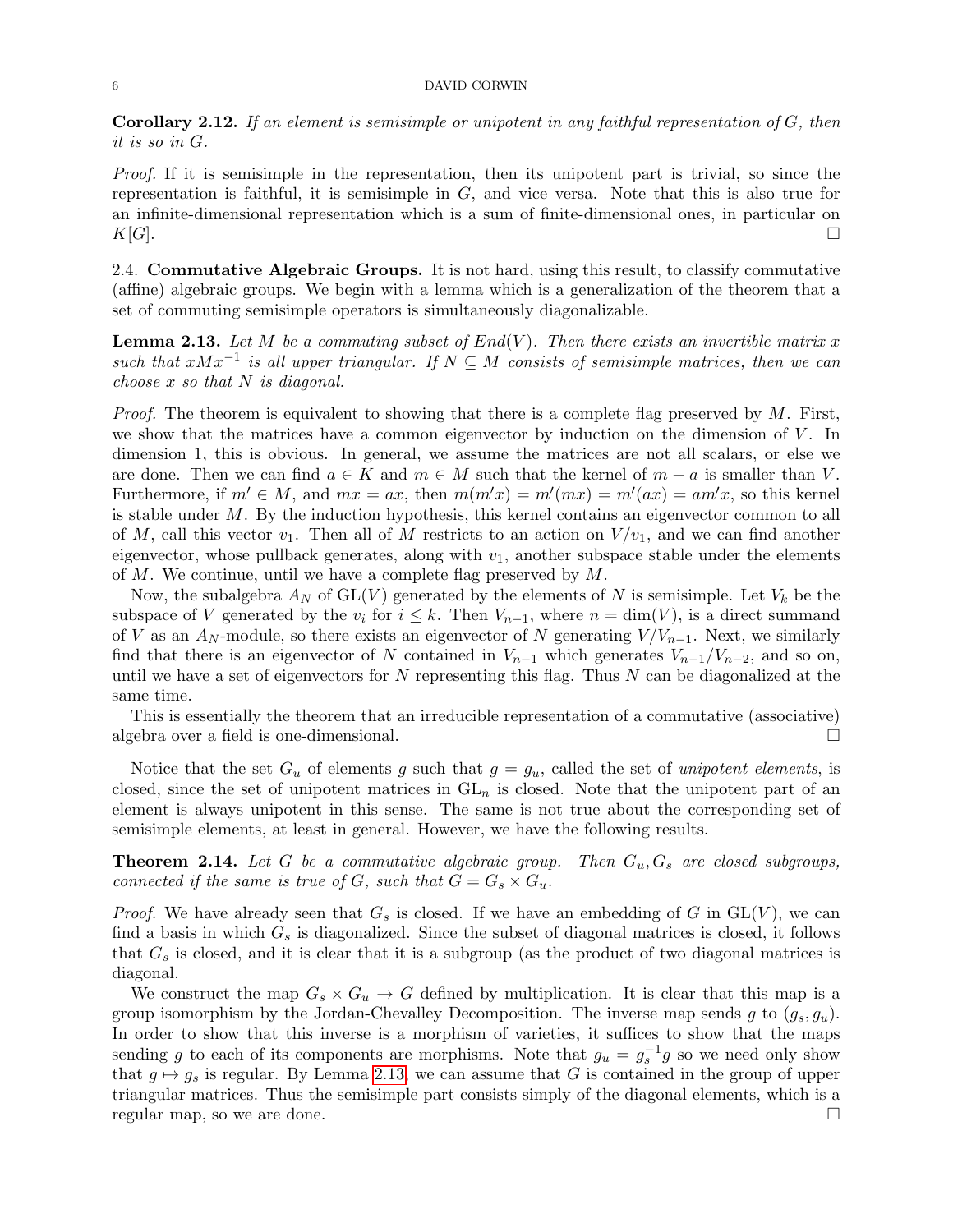Thus, we have proven the structure of commutative groups, which is a special case of the decomposition of linear algebraic groups discussed in the introduction.

## 3. Lie-Kolchin Theorem

### 3.1. Commutators.

**Definition 3.1.** If A, B are two subgroup of G, the subgroup generated by  $(x, y) := xyx^{-1}y^{-1}$  for  $x \in A, y \in B$  is denoted by  $(A, B)$  and called the *commutator* of A and B. Each  $(x, y)$  is itself called a commutator.

<span id="page-6-3"></span>Lemma 3.2. The application of an inner automorphism to a commutator is a commutator.

*Proof.* This follows at once from the identity  $a(bcb^{-1}c^{-1})a^{-1} = (aba^{-1})(aca^{-1})(aba^{-1})^{-1}(aca^{-1})^{-1}$ .  $\Box$ 

Corollary 3.3.  $(G, G)$  is normal in  $G$ .

We define  $D^{i}(G)$  by  $D^{0}(G) = G$ , and  $D^{i+1}(G) = (D^{i}(G), D^{i}(G))$ , called the *derived series* of G. If this eventually becomes trivial, we say that  $G$  is *solvable*. We state a basic fact from group theory:

<span id="page-6-2"></span>**Fact 3.4.** If  $0 \to G \to G'' \to G'' \to 0$  is an exact sequence of groups, then G' is solvable iff the same is true of both G and G''. Subgroups of solvable groups are solvable. Finally, if  $A, B \leq G$  are normal and solvable, and  $G = AB$ , then G is solvable.

We now need a couple more (nonstandard) facts that are purely group theoretic:

<span id="page-6-0"></span>**Proposition 3.5.** If  $[G : Z(G)] = n < \infty$ , then  $(G, G)$  is finite.

*Proof.* Let R be the set of commutators which generate  $(G, G)$ . Notice that if we multiply either x or y by an element of  $Z(G)$ ,  $(x, y)$  will not be changed, so this means that S is finite. Notice that  $(x, y)^{n+1} = y^{-1}(x, y)^n y(x, y) = y^{-1}(x, y)^{n-1}(x, y^2) y$  since  $(x, y)^n \in Z(G)$ . This means that if we have a product of  $n^3 + 1$  commutators, one of them must appear  $n + 1$  times. We can apply an inner automorphism to make all of them adjacent, i.e. we get an  $n + 1$ st power of one of the commutators. But this, as we have shown, is a product of  $n$  commutators, so we get a product of  $n^3$  commutators. This means that all of  $(G, G)$  is a product of  $n^3$  commutators, so  $(G, G)$  is finite.  $\square$ 

<span id="page-6-1"></span>**Proposition 3.6.** If A, B are normal subgroups of G, and the set  $\{xyx^{-1}y^{-1} \mid x \in A, y \in B\}$  is finite, then  $(A, B)$  is finite.

*Proof.* We can let  $G' = AB$ . Then G' sends elements of S to elements of S. Let H be the subgroup of G' which acts trivially on S. Then clearly H is normal, and  $[G': H]$  is finite since S is finite. Furthermore, H is contained in the centralizer of  $(A, B)$ . Thus  $H \cap (A, B)$  is in the center of  $(A, B)$  and has finite index. By Proposition [3.5,](#page-6-0)  $((A, B), (A, B))$  is finite. It is also normal in  $G'$ , since the same is true of  $(A, B)$ . Thus if we show that  $(A, B)$  is finite in  $G' / ((A, B), (A, B))$ , we will have shown that it is finite. Notice that  $(A, B)$  abelian in this quotient. Now if  $x \in A$ ,  $y \in (A, B)$ , then  $(x, y)$  always lies with S and commutes with other such commutators. Since  $(A, B)$  is abelian, we have  $(x, y)^2 = (xyx^{-1})^2y^{-2} = (x, y^2)$ . This means that  $(A, (A, B))$  is finite and normal in  $G'/(A, B), (A, B)$ . Modding out by  $(A, (A, B))$ , we find that A is in the center of  $(A, B)$ . This means that the square of an aribitrary commutator is again a commutator, so that  $(A, B)$  is finite.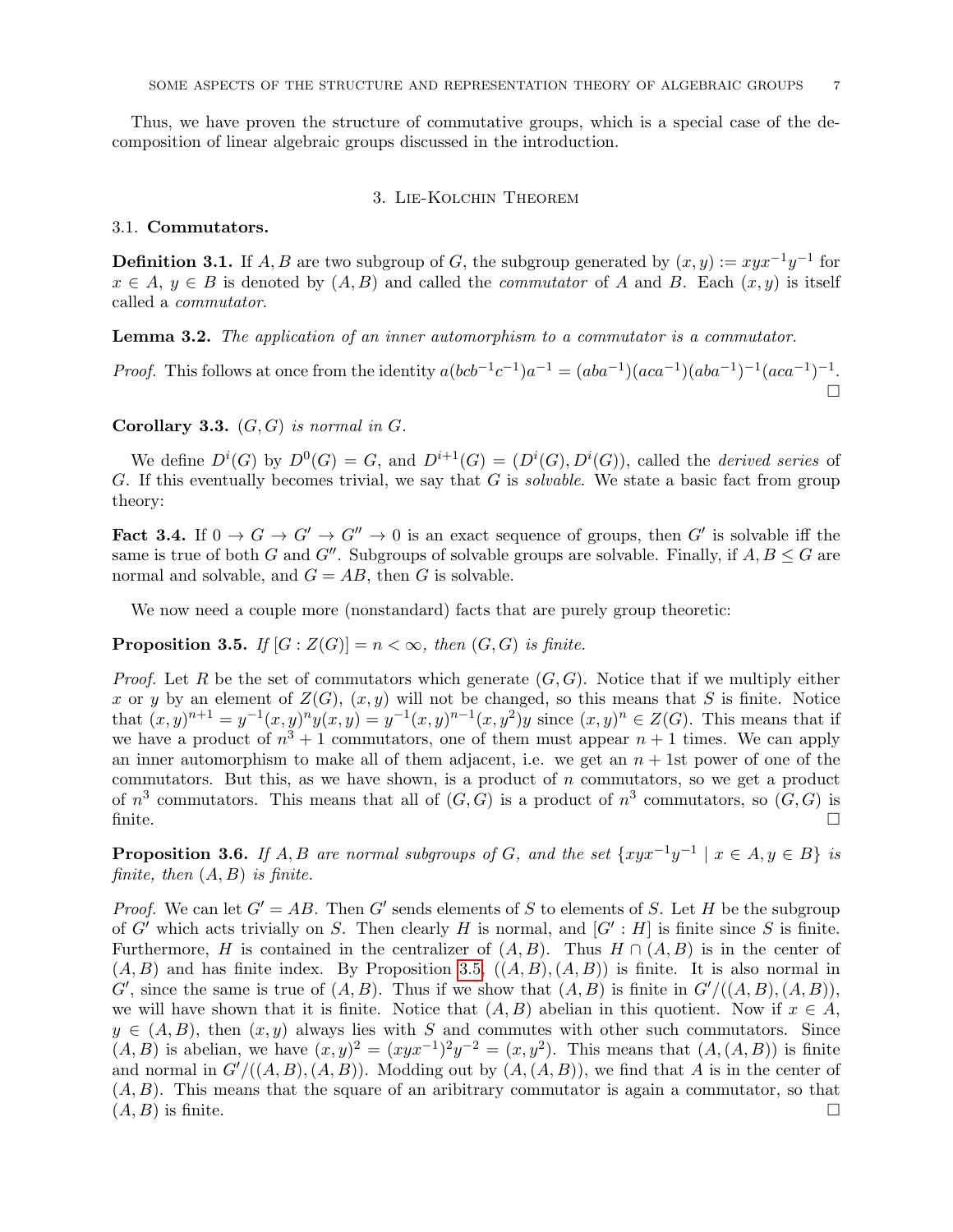### 3.2. Commutators of Algebraic Groups.

<span id="page-7-1"></span>**Lemma 3.7.** Let  $A, B$  be closed subgroups of an algebraic group  $G$ . Then if  $A$  is connected,  $(A, B)$ is closed and connected, and if A and B are normal, then  $(A, B)$  is closed in G.

*Proof.* For  $b \in B$ , the morphism  $\nu_b : A \to G$  defined by  $a \mapsto aba^{-1}b^{-1}$ . Note that if A is connected, then  $\nu_b(A)$  is connected and contains e. By Proposition 7.5 in [\[Hum75\]](#page-8-1), the group generated by all the  $\nu_b(A)$  is closed and connected, and this is  $(A, B)$ . If A and B are normal, then  $(C, B)$ and  $(A, D)$  are closed and connected (and normal by pure group theory), where C and D denoted the connected component of the identity in A and B, respectively. It is clear that  $(C, B)(A, D)$ is constructible as it is the image of  $(C, B) \times (A, D)$ , so it is closed by the proof of Corollary [1.5.](#page-1-1) Now in  $G' = G/((C, B)(A, D))$ , the image of C centralizes the image of B, and the image of D centralizes the image of A. Since  $A/C$  and  $B/D$  are finite, this means that  $(A, B)$  is finite in  $G'$ by Proposition [3.6,](#page-6-1) so  $(A, B)$  is closed.

This means that  $D^1(G)$  is connected and closed if G is a connected algebraic group and that  $D^1(G)$  has smaller dimension if G is also solvable.

3.3. A Bit of Representation Theory. We need one basic fact from the representation theory of algebraic groups. We begin with a definition.

**Definition 3.8.** A *character* of an algebraic group G is a morphism  $G \to K^{\times}$ .

**Definition 3.9.** If V is a representation of G, a nonzero vector  $v \in V$  which spans a subrepresentation of V is called a *semi-invariant* of G. Equivalently, it is an eigenvector for all of  $G$ .

It is clear that if  $\chi(g)v = g(v)\forall g \in G$ , then  $\chi$  defines a character of G.

**Definition 3.10.** If  $\chi$  is a character of G, we define  $V_{\chi} = \{v \in V \mid g(v) = \chi(g)v \forall g \in G$ . Every nonzero element of  $V_{\chi}$  is a semi-invariant.

<span id="page-7-0"></span>**Lemma 3.11.** If V is a representation of G, then the subspaces  $V_\chi \subseteq V$  are linearly independent. Since  $V$  is finite-dimensional, only finitely many of them are nonzero.

*Proof.* Suppose we have a relation  $\sum_{i=1}^{n} v_i = 0$ , with  $v_i \in V_{\chi_i} \setminus \{0\}$ ,  $n \ge 2$  minimal, and the  $\chi_i$ distinct. Then  $\chi_1(g) \neq \chi_2(g)$  for some  $g \in G$ . Thus  $0 = (g - \chi_1(g))(0) = (g - \chi_1(g))(\sum_{i=1}^n v_i)$  is a relation with a smaller number of vectors, contradicting the minimality. The result must therefore be true.  $\square$ 

3.4. **Proof of the Theorem.** We can use the previous material to prove the celebrated Lie-Kolchin Theorem, which is an extensive generalization of Lemma [2.13](#page-5-0) on commuting operators. This will allow us to prove a theorem on the structure of solvable algebraic groups. We need one definition:

**Definition 3.12.** If G is a solvable group, then its *derived length* is the smallest  $d$  such that  $D^d(G) = \{e\}.$ 

**Theorem 3.13** (Lie-Kolchin). Let G be a closed connected solvable subgroup of  $GL(V)$ , with V nonzero and finite-dimensional. Then G has a common eigenvector in V.

*Proof.* We use induction on the derived length d of G and the dimension n of V. Note that if  $d = 1$ , the result is true by Lemma [2.13,](#page-5-0) and if  $n = 1$ , the result is obvious, since all linear endomorphisms are scalars.

If V is reducible as a G-representation, there is a nontrivial subspace W stable under  $G$ . The map  $G \to GL(W)$  is a morphism, so its image G' is closed, and it is connected and solvable by Fact [3.4,](#page-6-2) and since W has smaller dimension than V, the induction hypothesis says that  $G'$  has an eigenvector in  $W$ , hence  $G$  has one too.

Next we tackle the case when  $V$  is an irreducible representation of  $G$ .